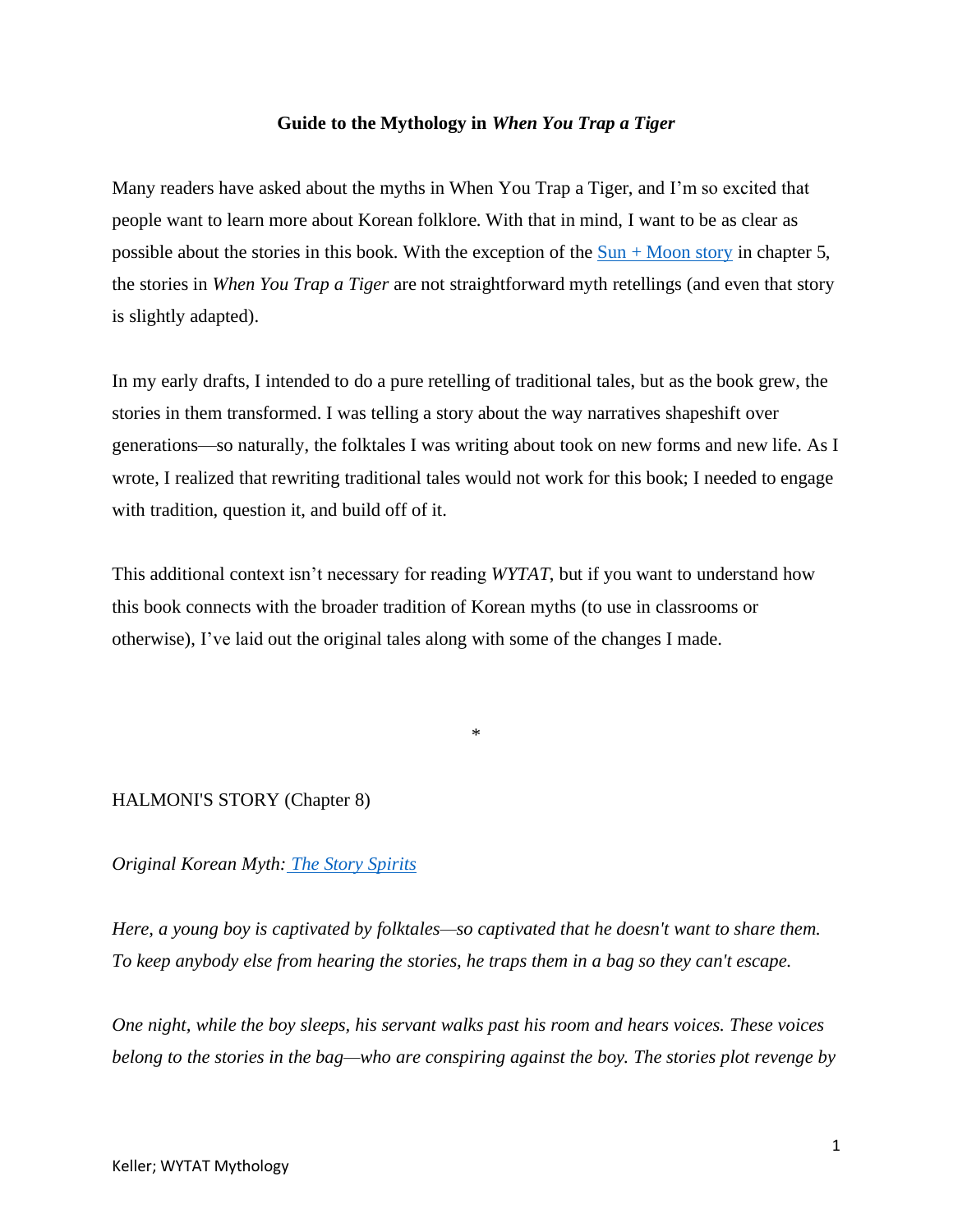*using all the dangerous weapons from their tales (poison, a hot poker, snakes.) The servant tells the boy about these plans, and the boy sets the stories free.* 

I was compelled by the idea that someone could steal stories and trap them, but I wondered if a story thief might have a motivation beyond selfishness. Halmoni's story came from this question of motivation. Stories are not just about the stories themselves; they are also about the storyteller. Who gets to tell stories, about whom, and why? History is so often controlled by those in power, and women do not always get to tell their own stories. Though her actions may have been misguided, perhaps stealing and hiding the stories was the only way Halmoni knew how to take control of her own narrative.

To connect this myth with the tiger lore, I added the idea of tigers guarding stories, and the stories lighting the sky as stars. I also added the idea that the star stories were created by the sky princess as a way to feel less lonely. That same sky princess makes appearances in the other *WYTAT* stories as well.

**\***

## THE STAR JAR STORIES

**The first star jar story** (chapter 22), introduces a shapeshifting tiger girl. While this isn't based on one specific folktale, there's a long tradition of shapeshifting women in Korean folklore. (And not only in Korean tales—the idea of shapeshifting women has inspired fear and awe globally.) Most shapeshifters in Korean lore are nine-tailed foxes [\(kumiho\)](https://en.wikipedia.org/wiki/Kumiho#:~:text=A%20kumiho%20(gumiho)%20(Korean,its%20Japanese%20and%20Chinese%20counterparts.)--one of the most powerful and dangerous Korean monsters. But I also read a few folktales about men who fell in love with human women, only to realize they were actually tigers in disguise.

I was drawn to the idea of living a double life and I wanted to examine what shapeshifting might symbolize, both in mythic times and more contemporary times. That duality would read differently to different people, based on particular circumstances.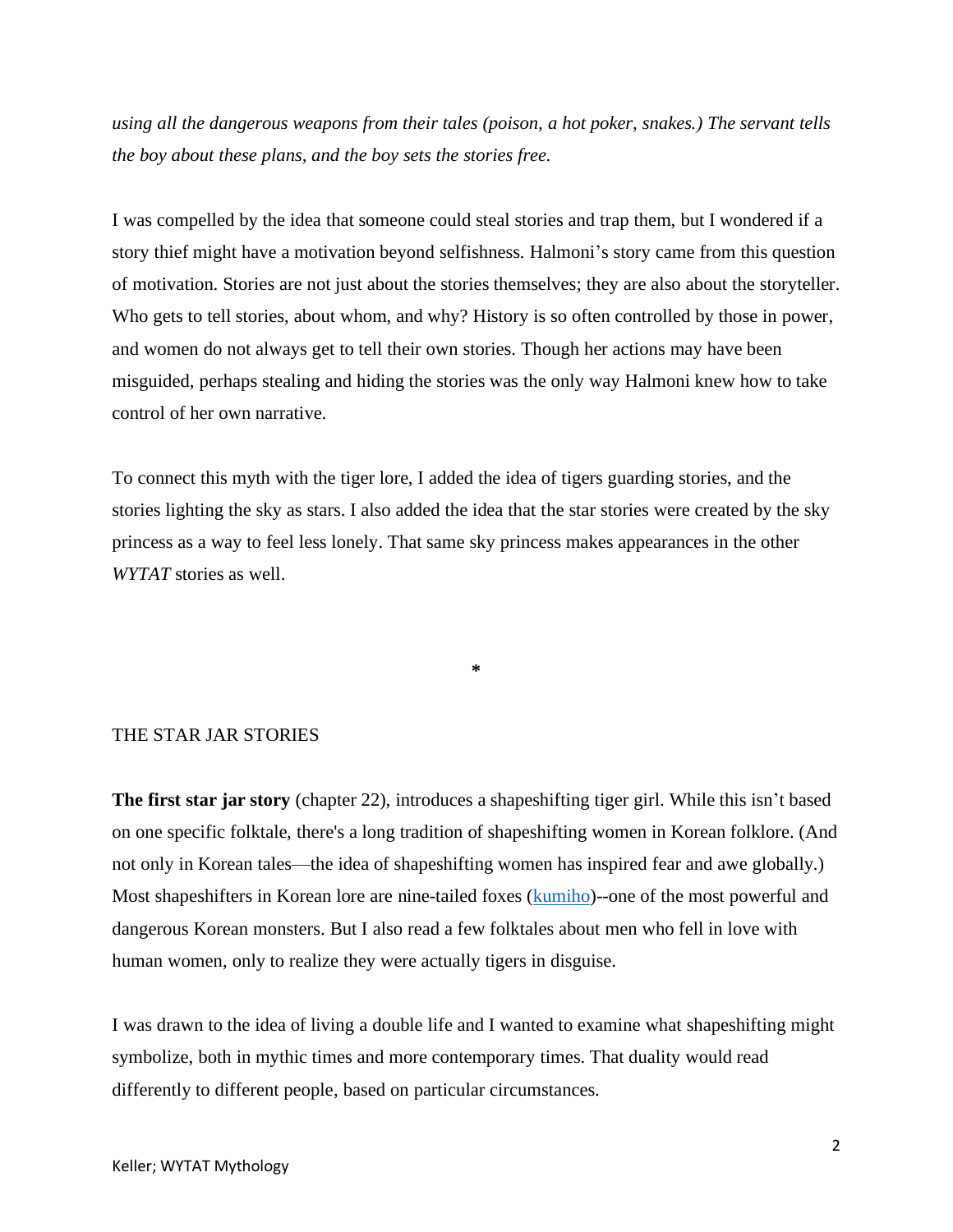For instance, that duality can sometimes be, for Asian Americans (and in my experience, mixed race Asian Americans), the cultural tug-of-war between Asia and America. Or it can be the tension between being the quiet, obedient girl people expect, and the girl full of burning desires trapped inside. It can also represent the tender pain of coming of age, the safety of childhood versus the wild unknown of adulthood. So many of us are torn between pieces of ourselves. So many of us are, in fact, shapeshifters.

And though shapeshifting is often depicted as dangerous or deceitful in folklore and pop culture, I wanted to write these stories in a way that raised a question: What if we didn't always have to choose? What if, sometimes, we could be both? What if that made us whole?

Additionally, while it's not a direct retelling, the interaction between the sky god and the tiger girl was strongly influenced by the Korean origin myth—as were many of the star jar stories in *WYTAT.* 

## *Original Myth: [The Korean Origin](https://english.visitkorea.or.kr/enu/CU/CU_EN_8_8_3_2.jsp#:~:text=The%20Dangun%20legend%20is%20a,of%20heaven%2C%20to%20become%20human.&text=The%20tiger%20gave%20up%20after%20about%20twenty%20days%20and%20left%20the%20cave.) Story*

*Long, long ago, there was a heavenly prince who ruled over Earth. His job was easy enough until a bear and a tiger, tired of their wild lives, asked him to turn them human. This request was unprecedented, but the prince told them that if they lived in a cave for one hundred days and ate only mugwort and garlic, they would become women.*

*The bear succeeded, and the prince rewarded her with a human body. Together, they created the Korean people. But the tiger was impatient. She ran out of the cave and was doomed to a life of stalking through the forest as a beast, alone.*

I heard this story about halfway through the writing process and was struck by it. Because if the bear represents Korean women—or a version of womanhood that means suffering and silent endurance—what, then, of the tiger? What about the woman who refused to suffer and was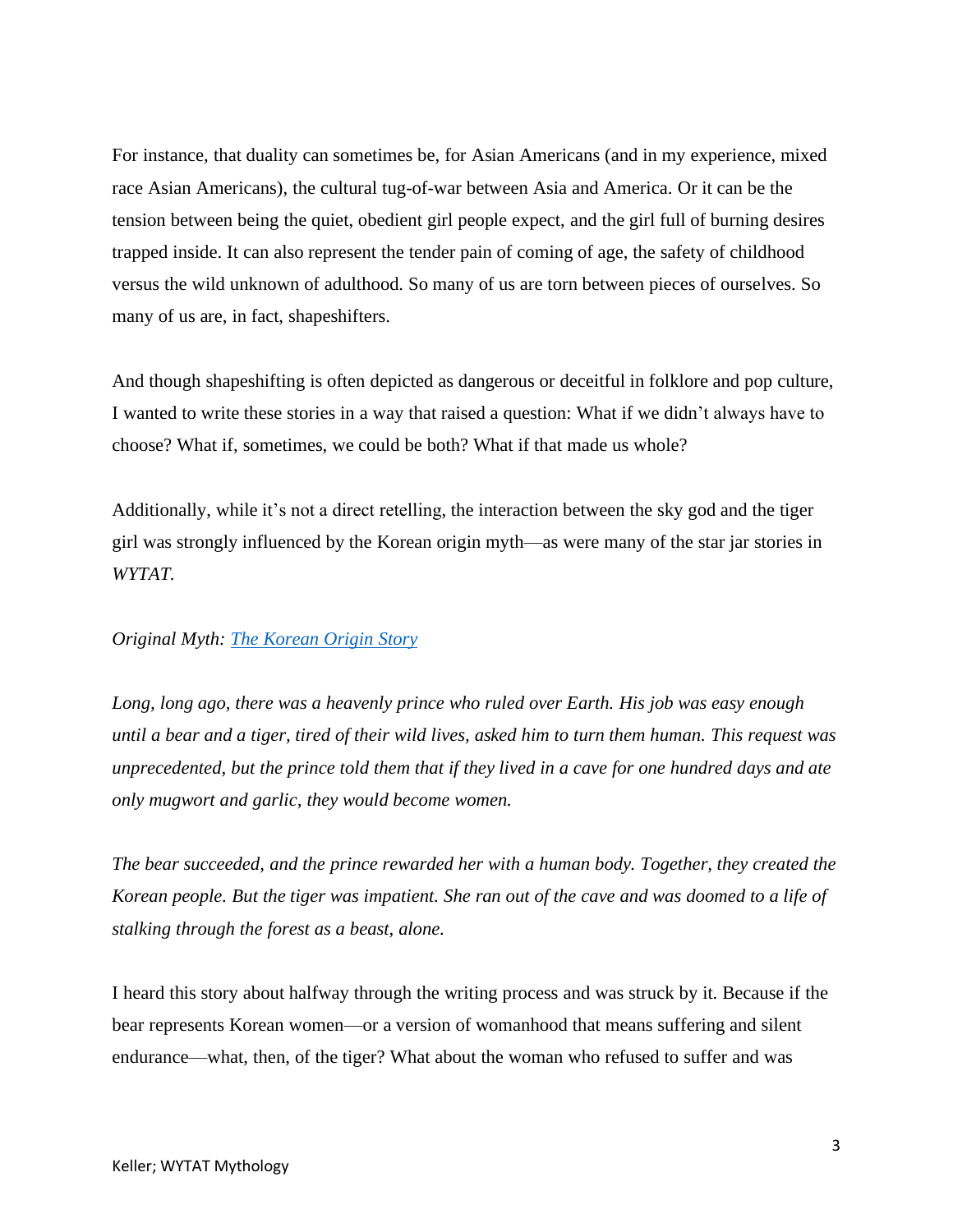banished for it? What would happen if she came back? What would she want, and what story would she tell?

I wrote more about this myth in [my author's note,](file:///C:/Users/taeke/OneDrive/Desktop/KELLER_WYTAT_AUTHORSNOTE.pdf) and this folktale became an entry point for me to understand the tiger's motivations and backstory.

\*

**The second star jar story** (chapter 27) takes place generations later, when a descendant of that tiger girl begins to come into her own shapeshifting power. Though her grandmother tells her to fight it, the girl cannot. She escapes her childhood home and crosses the sea, trying to find herself, her mother, her history. Again, I was exploring themes of shapeshifting, and this story references a tale I heard growing up—a story that I can't find online and is likely distorted by time and memory.

In that folktale, *a witch disguises herself as a man's wife, but when the witch brings him tea in the evening, his real wife is already standing there. Horrified, the man realizes he cannot tell them apart. They look identical. The husband only discovers the witch when he grabs her hand. Her skin feels coarse, rather than smooth like it appears to be. Caught, she jumps out the window and runs away.* 

I was drawn again to the idea of a magical woman as something to be feared—and the unexpectedness and mistrust of power in a woman's body. Though I changed the premise of this folktale, I wove a lot of its imagery into this star jar story.

\*